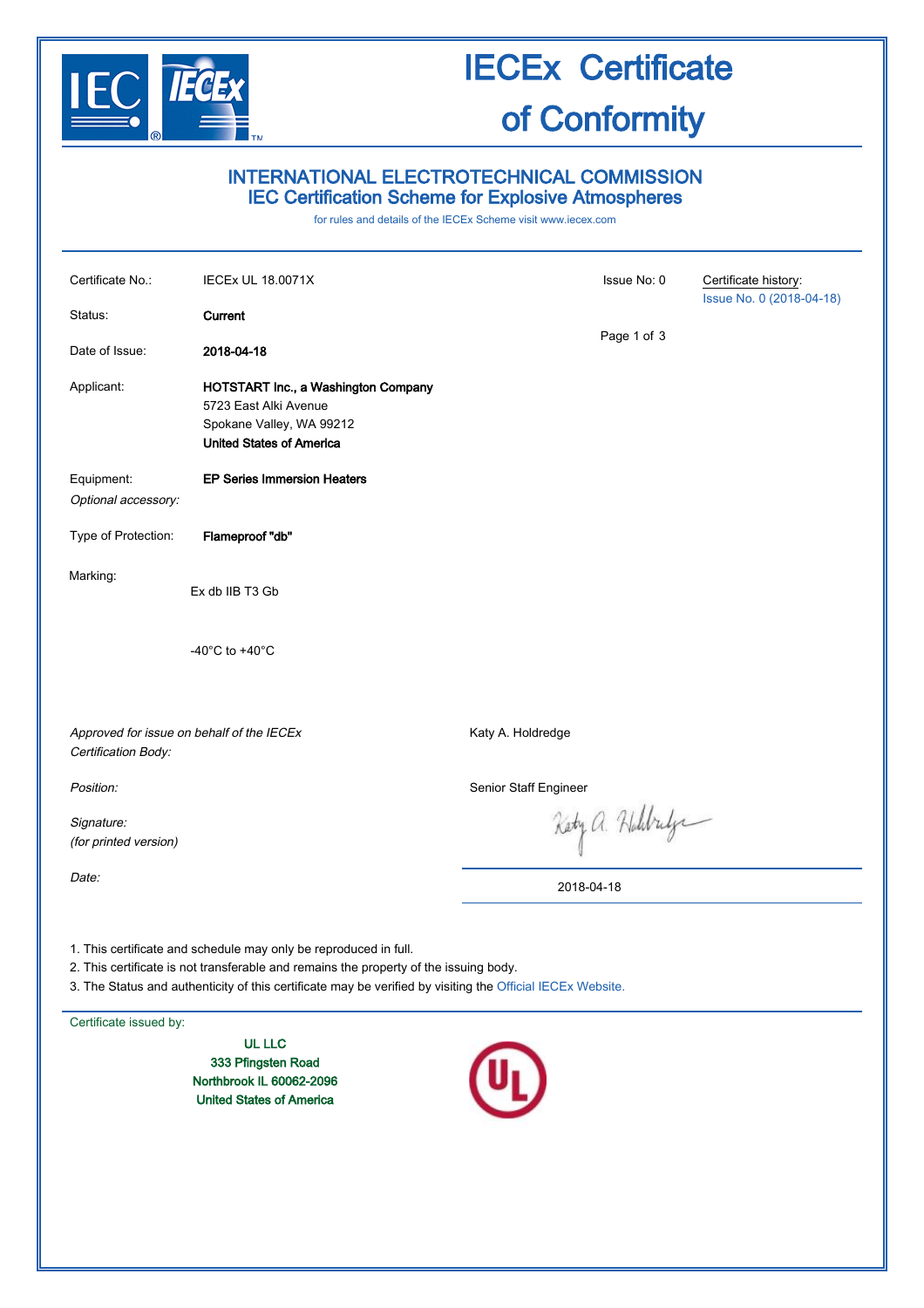

3

| Certificate No: | <b>IECEX UL 18.0071X</b>                                                                                                           | Issue No: 0 |  |
|-----------------|------------------------------------------------------------------------------------------------------------------------------------|-------------|--|
| Date of Issue:  | 2018-04-18                                                                                                                         | Page 2 of 3 |  |
| Manufacturer:   | <b>HOTSTART Inc., a Washington Company</b><br>5723 East Alki Avenue<br>Spokane Valley, WA 99212<br><b>United States of America</b> |             |  |

Additional Manufacturing location(s):

This certificate is issued as verification that a sample(s), representative of production, was assessed and tested and found to comply with the IEC Standard list below and that the manufacturer's quality system, relating to the Ex products covered by this certificate, was assessed and found to comply with the IECEx Quality system requirements. This certificate is granted subject to the conditions as set out in IECEx Scheme Rules, IECEx 02 and Operational Documents as amended.

#### STANDARDS:

The apparatus and any acceptable variations to it specified in the schedule of this certificate and the identified documents, was found to comply with the following standards:

| IEC 60079-0:2011<br>Edition:6.0     | Explosive atmospheres - Part 0: General requirements                              |
|-------------------------------------|-----------------------------------------------------------------------------------|
| IEC 60079-1:2014-06<br>Edition: 7.0 | Explosive atmospheres - Part 1: Equipment protection by flameproof enclosures "d" |

This Certificate does not indicate compliance with electrical safety and performance requirements other than those expressly included in the

Standards listed above.

#### TEST & ASSESSMENT REPORTS:

A sample(s) of the equipment listed has successfully met the examination and test requirements as recorded in

Test Report:

[US/UL/ExTR18.0080/00](http://iecex.iec.ch/extr/US.UL.ExTR18.0080.00)

Quality Assessment Report:

[US/UL/QAR18.0007/00](http://iecex.iec.ch/qar/US.UL.QAR18.0007.00)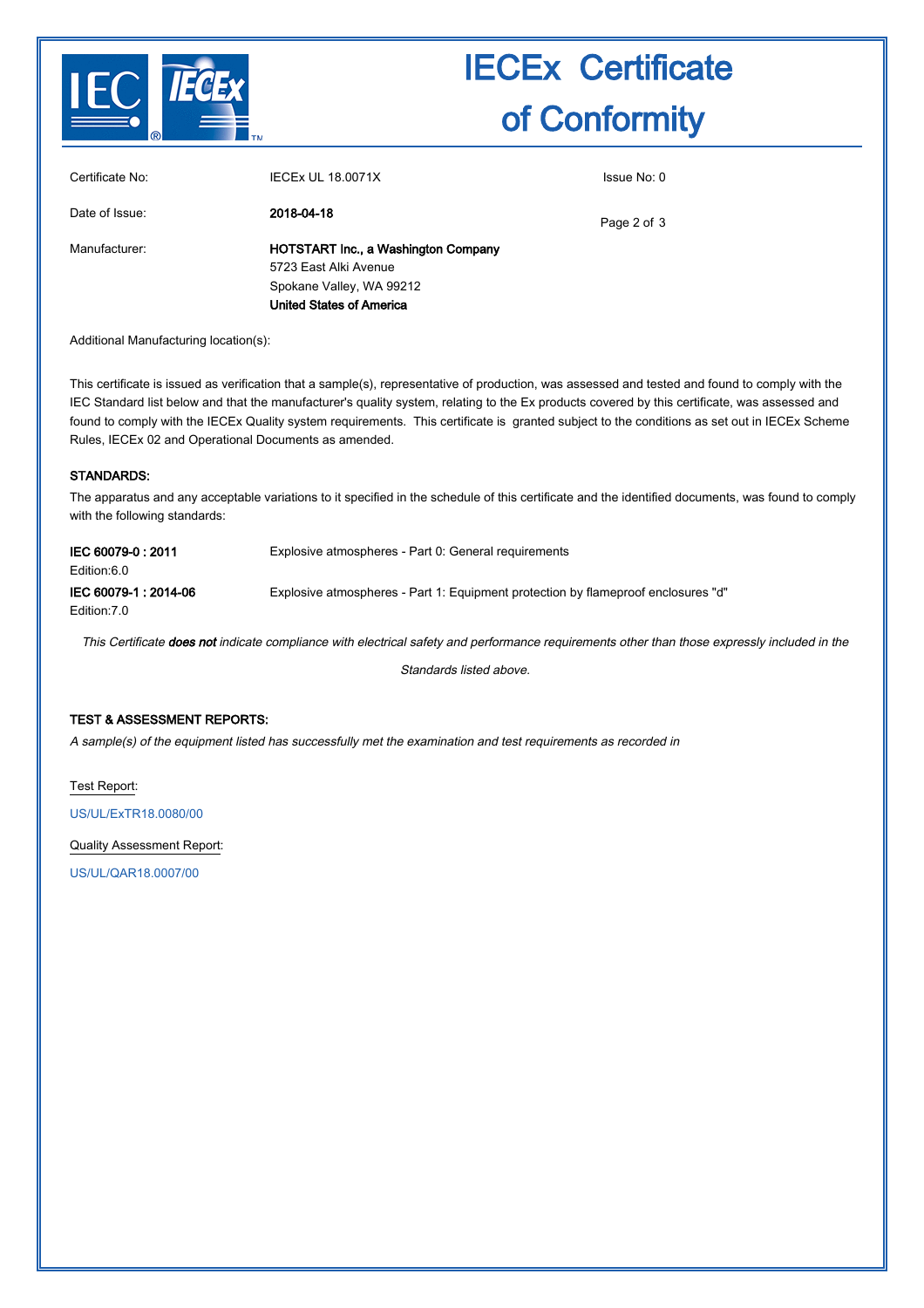

| Certificate No: | <b>IECEx UL 18.0071X</b> | Issue No: 0 |
|-----------------|--------------------------|-------------|
|                 |                          |             |

Date of Issue: 2018-04-18

Page 3 of 3

Schedule

### EQUIPMENT:

Equipment and systems covered by this certificate are as follows:

The EP Series of Immersion heaters are immersion heaters that consist of a flameproof housing, a coupler and heating elements. The housing is internally threaded for a cover and is provided with NPT conduit entries for supply connections. The coupler is located on the opposite side of the cover and provides the means to attach the heating elements. The heating elements are resistance heating elements and vary in length and power rating depending on the model.

Please see Annex for additional information.

#### SPECIFIC CONDITIONS OF USE: YES as shown below:

● Do not attempt to repair flameproof joints. Incorrectly repaired joints may be compromised. Contact HOTSTART for flameproof joint details.

#### Annex:

[Annex to IECEx UL 18.0071X Issue 0.pdf](http://iecex.iec.ch/cert/IECExUL18.0071X0/$File/Annex to IECEx UL 18.0071X Issue 0.pdf)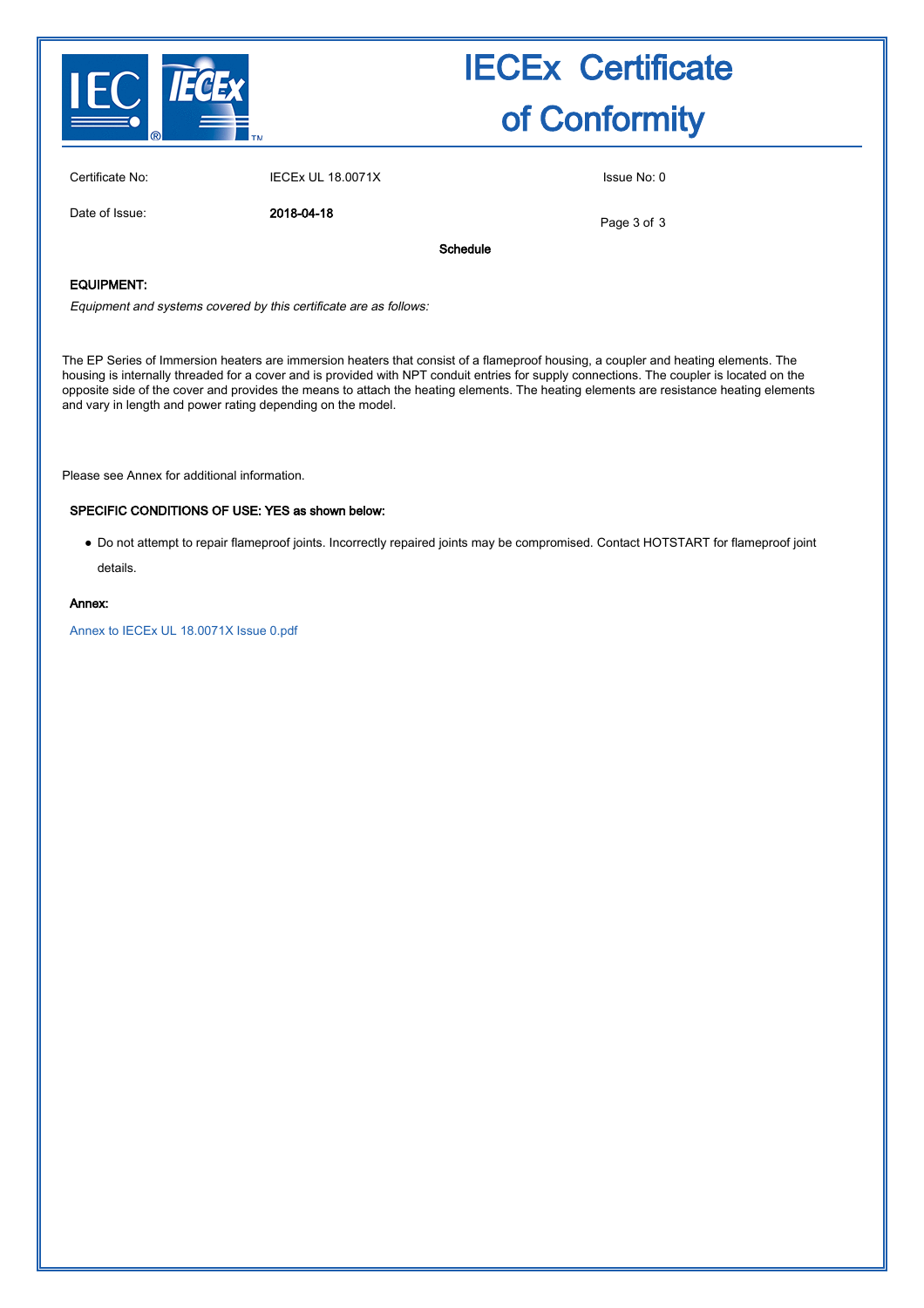

Certificate No.: IECEx UL 18.0071X

Issue No.: 0 Page 1 of 2

### **TYPE DESIGNATION**

Nomenclature:

|  |  | E 060 3 3 E - 25 H V - 00                                                   |  |
|--|--|-----------------------------------------------------------------------------|--|
|  |  | $\parallel$ $\parallel$ $\parallel$ $\parallel$ IV V $\perp$ VI VII VIII IX |  |

I – E series Element

II – Wattage

| $005 - 500W$   | $007 - 750W$ $010 - 1000W$ $015 - 1500W$ |                |                |  |
|----------------|------------------------------------------|----------------|----------------|--|
| $017 - 1700W$  | $020 - 2000W$                            | $025 - 2500W$  | $030 - 3000W$  |  |
| $040 - 4000W$  | $045 - 4500W$                            | $050 - 5000W$  | $060 - 6000W$  |  |
| $075 - 7500W$  | $080 - 8000W$                            | $090 - 9000W$  | $100 - 10000W$ |  |
| $110 - 11000W$ | $120 - 12000W$                           | $150 - 15000W$ | $170 - 17000W$ |  |
| $180 - 18000W$ | $200 - 20000W$                           | $210 - 21000W$ | $240 - 24000W$ |  |
| $270 - 27000W$ | $300 - 30000W$                           | $330 - 33000W$ | $360 - 36000W$ |  |
|                |                                          |                |                |  |

III – Voltage

1 – 120V 2 – 240V 3 – 360V 4 – 480V 5 – 575V 6 – 208V/240V/480V 7 – 277V 8 – 208V 9 – 120V/208V/240V 0 – 415V A – 400V B – 200V C – 220V D – 600V E – 440V F – 120V/240V G – 690V

IV – Phase

 $1 - 1$  Phase

 $3 - 3$  Phase

V – Construction

E – Explosion Proof

VI – Watt Density (Watt per Square Inch)

05: 1 – 7.4WSI 10: 7.5 – 12.4WSI 15: 12.5 – 17.4WSI 20: 17.5 – 22.4WSI 25: 22.5 – 27.4WSI 30: 27.5 – 24.9WSI 30: 27.5 – 34.9WSI 40: 35 – 44.9WSI 50: 45 – 74.9WSI C0: 75 – 124.9WSI C5: 125 – 174.9WSI

### VII – Thermostat

N: No Thermostat 4: 40-60°F 6: 60-80°F 8: 80-100°F 1: 100-120°F 2: 120-140°F H: 140-160°F T: Thermocouple